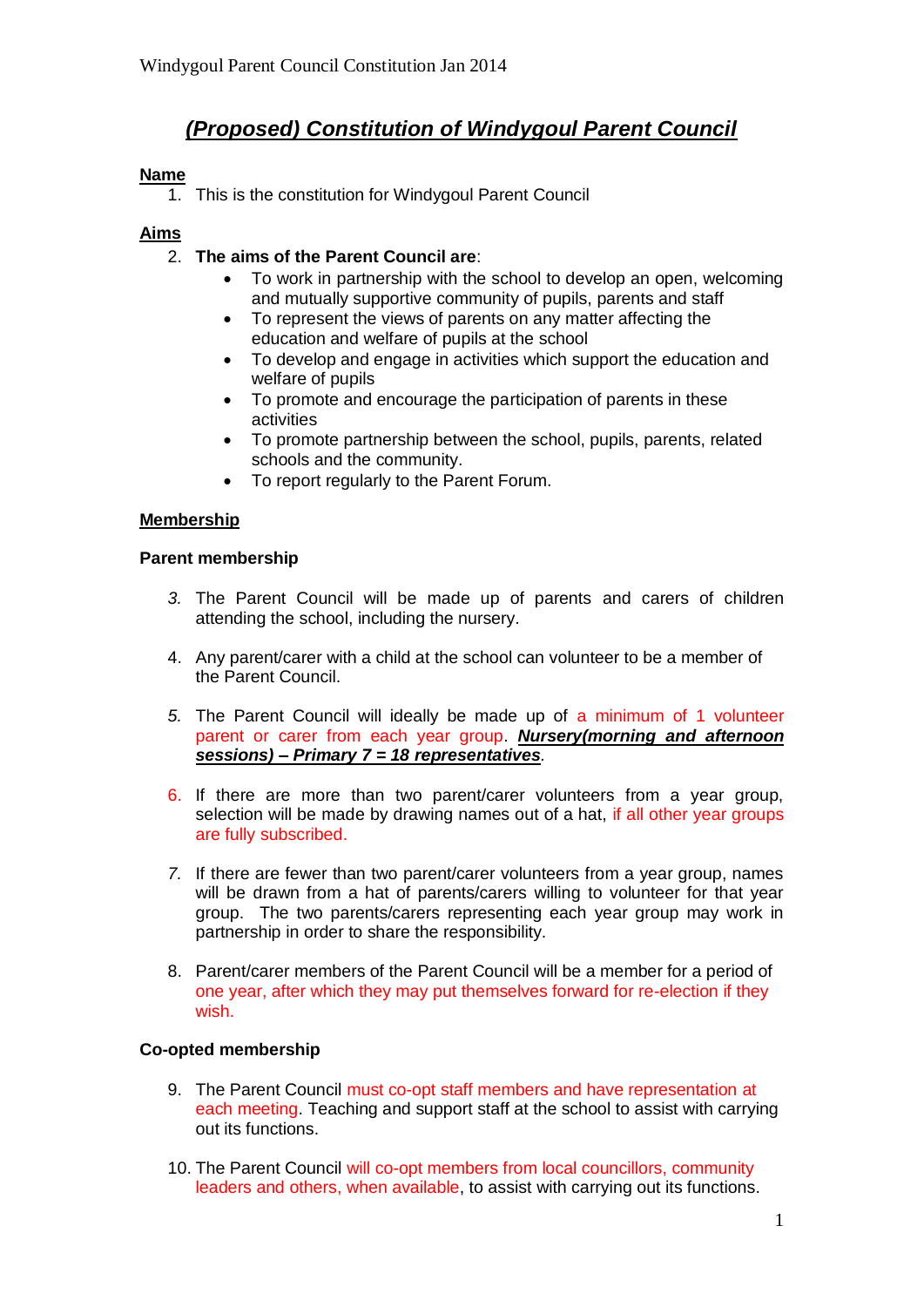11. Co-opted members will serve for a period of one (1) year, after which time the Parent Council will review and consider requirements for co-opted membership.

#### **Head Teacher**

12. The Head Teacher will attend the Parent Council meetings or send a representative in an advisory capacity.

### **Sub groups**

- 13. The Parent Council will be able to set up sub groups; each sub group should involve at least one member of the Parent Council. Other members of the Parent Forum and the school community will be encouraged to be involved in sub groups. Sub groups should have a specific remit and will last as long as required to carry out their tasks. Membership should be reviewed at least annually. The Parent Council will be responsible for liaising with the sub group.
- 14. The Parent Council will liaise with groups from outside the Parent Forum when necessary.

#### **Termination of Membership**

- 15. Should a member of the Parent Council act in a way that is considered by other members of the Parent Council, to undermine its objectives, their membership of the Parent Council shall be terminated if the majority of the parent/carer members agree. Termination of membership would be confirmed in writing to the member within ten working days of the decision being taken.
- 16. The Parent Council will consider termination of a parent/carer member if they have been unable to attend for 3 consecutive meetings, without prior Parent Council agreement, therefore not fulfilling section 24 of the Parent Council constitution.

#### **Office Bearers**

- 17. Office bearers will be selected by the Parent Council for 2 years. The Parent Council will elect a Chair, Vice-Chair, Treasurer and a Secretary at the first meeting following the Annual General Meeting.
- 18. The Parent Council may appoint a person to be Clerk and who may, unless s/he is a member of the Parent Council be paid for his/her services.

#### **Meetings**

- 19. The Parent Council will meet at least once per term.
- 20. Meetings shall be open to the Parent Forum. Where the Parent Council considers that an agenda item is confidential, only members of the Parent Council, the head teacher or their representative, and anyone specifically invited for those agenda items (such as the Director of Education and Children's Services, or his/her representative) can be present while those items are discussed.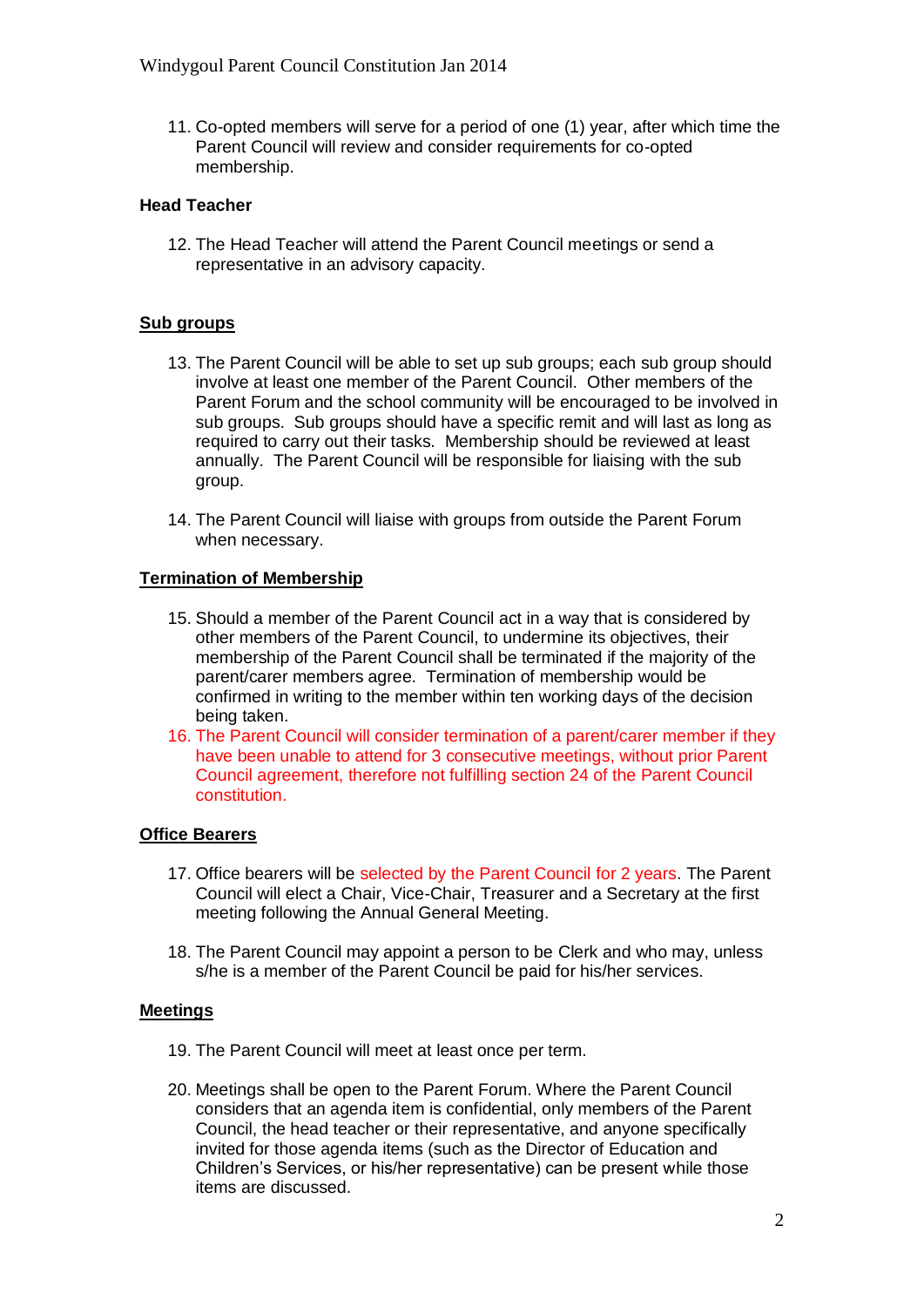- 21. Copies of minutes of all meetings will be available to all members of the Parent Forum. Copies will be available on Edubuzz and from the Clerk.
- 22. Any two members of the Parent Council can request that an additional meeting be held, and all members of the Parent Council will be given at least two weeks notice of the date, time and place of the meeting.
- 23. If twenty (20) members of the Parent Forum request a special meeting to discuss issues within their remit, the Parent Council shall arrange this. They will give notice of the meeting to members of the Parent Forum at least two weeks in advance of the meeting and, at the same time, circulate notice of the matter or matters to be discussed at the meeting.
- 24. The Parent/Carer members agree to attend a minimum of 5 meetings over their annual term. Exceptions can be made through Parent Council vote and contact with the Chair. If a Parent/Carer member misses 3 consecutive meetings, without prior Parent Council agreement, their membership can be terminated and their position will be advertised for election.

## **Quorum**

25. The quorum of Windygoul Parent Council will a minimum of 5 Parent/carer elected members.

## **Voting**

26. Should a vote be necessary to make a decision, each parent/carer member at the meeting will have one vote, with the Chair having a casting vote in the event of a tie.

#### **Reporting to Parent Forum and Annual General Meeting**

- 27. The Parent Council is accountable to the Parent Forum. The Parent Council will report to the Parent Forum at least once each year on its activities on behalf of all parents.
- 28. The Annual General Meeting will be held where possible, in September of each year.
- 29. The Parent Council's report and notice of the meeting (including date, time and place) will be sent to all members of the Parent Forum at least two weeks in advance. The meeting will consider:
	- a. A report on the work of the Parent Council and its sub groups.
	- b. Election of the new the Parent Council.
	- c. Approval of accounts and appointment of auditor.

# **Finance**

30. The budget allocation will be held and managed by the local Education Authority on behalf of the Parent Council. The Parent Council shall be responsible for ensuring that any such monies are used in accordance with the objectives of the Parent Council.